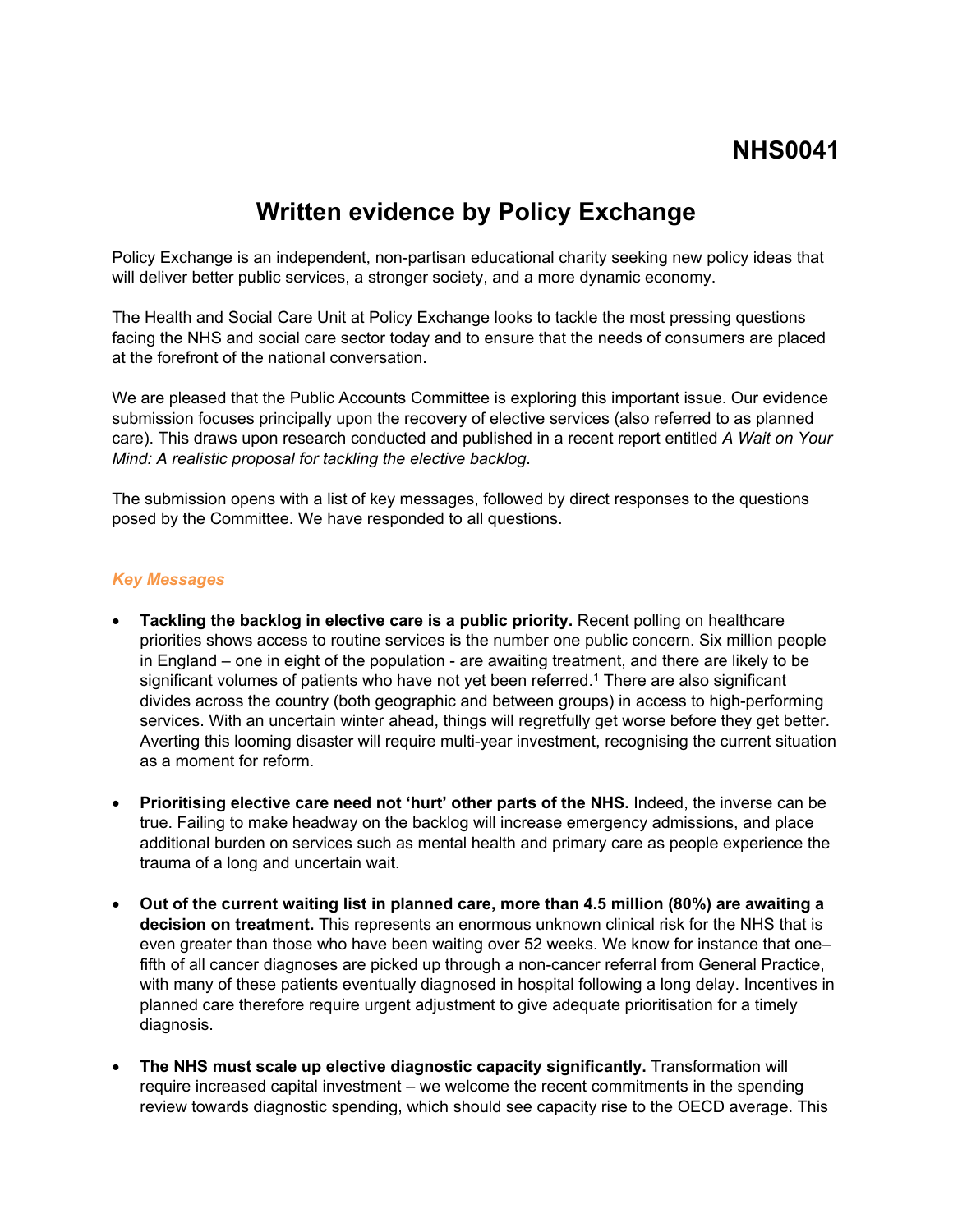should be viewed as an investment for the future, as aggregate demand for MRI, CT, PET and new types of scanning technology rise over time across a range of specialisms. The funding should be made available in tranches, commencing at the upcoming spending review, and should be accompanied by service transformation. We should also look to grasp a once-in-ageneration opportunity to push most planned diagnostics into community settings with their remit expanded over time to include the provision of wider services.

- **Targets and performance management need to be deployed carefully.** The challenge facing the NHS is reminiscent of the waiting lists of the 2000s, but new tactics are required. The Referral to Treatment (RTT) target should remain, given its importance for maintaining public confidence in the NHS. However, this should become a 'split' 18-week standard to encourage swifter diagnosis within 8 weeks. The new, more ambitious target should be accompanied by a package of support for the worst performing systems, including direct assistance to improve data management. A sanction regime may ultimately be required but must be deployed in a focused way.
- **The NHS must become relentless in increasing productivity and patient throughput in treatment.** Achieving this will require the more effective deployment of the independent sector as part of a national elective recovery plan, with long-term, volume-based contracts negotiated to ensure value for the taxpayer. Surgical hubs should be rolled out for certain clinical specialisms. Regular reviews should be undertaken to ensure that the relaxing of the current infection control and self-isolation requirements at 'green' sites takes place at the earliest moment.
- **The NHS must adopt an innovation-mindset across the elective pathway.** Technologies already exist which can reduce inappropriate referrals from general practice, reduce the time taken to achieve a diagnosis, and speed-up patient throughput. These must now be rolled out. Current 'incomplete pathways' should become a window of opportunity for proven clinical interventions that reduce the risk of condition deterioration. New technologies should be accompanied by shifts in culture – such as the movement toward self-referrals. It is important that the successes and failures of this existing £160m 'elective accelerator' programme are publicly reported – including at a trust level – so that the effectiveness of the investment can be effectively and openly appraised and the best solutions scaled.
- **Whilst a long-term workforce plan is required, near-term investment and recruitment could bring substantial service improvements.** We support the recommendations of the Independent Review of Diagnostic Services for NHS England,<sup>2</sup> which propose a massive expansion of the imaging workforce to staff new proposed diagnostic capacity – with an additional 2,000 radiologists and 4,000 radiographers required. Additional data managers should also be hired by Trusts to improve the quality of the data on hospital waiting lists.
- **'Operational transparency' must improve across the NHS.** The 'consumer' of the service is being left in limbo, with limited support whilst they wait for care. Current clinical prioritisation and waiting times are hidden from patients, or presented in such a way that the information is of little use to them. A reformed approach should look to embed 'operational transparency' as a means of boosting understanding and trust whilst the NHS manages an unprecedented backlog in which longer waits will become normalised.
- **Immediate opportunities to innovate exist on the demand side.** We should use this opportunity to empower patients to become demanding consumers. This must begin with giving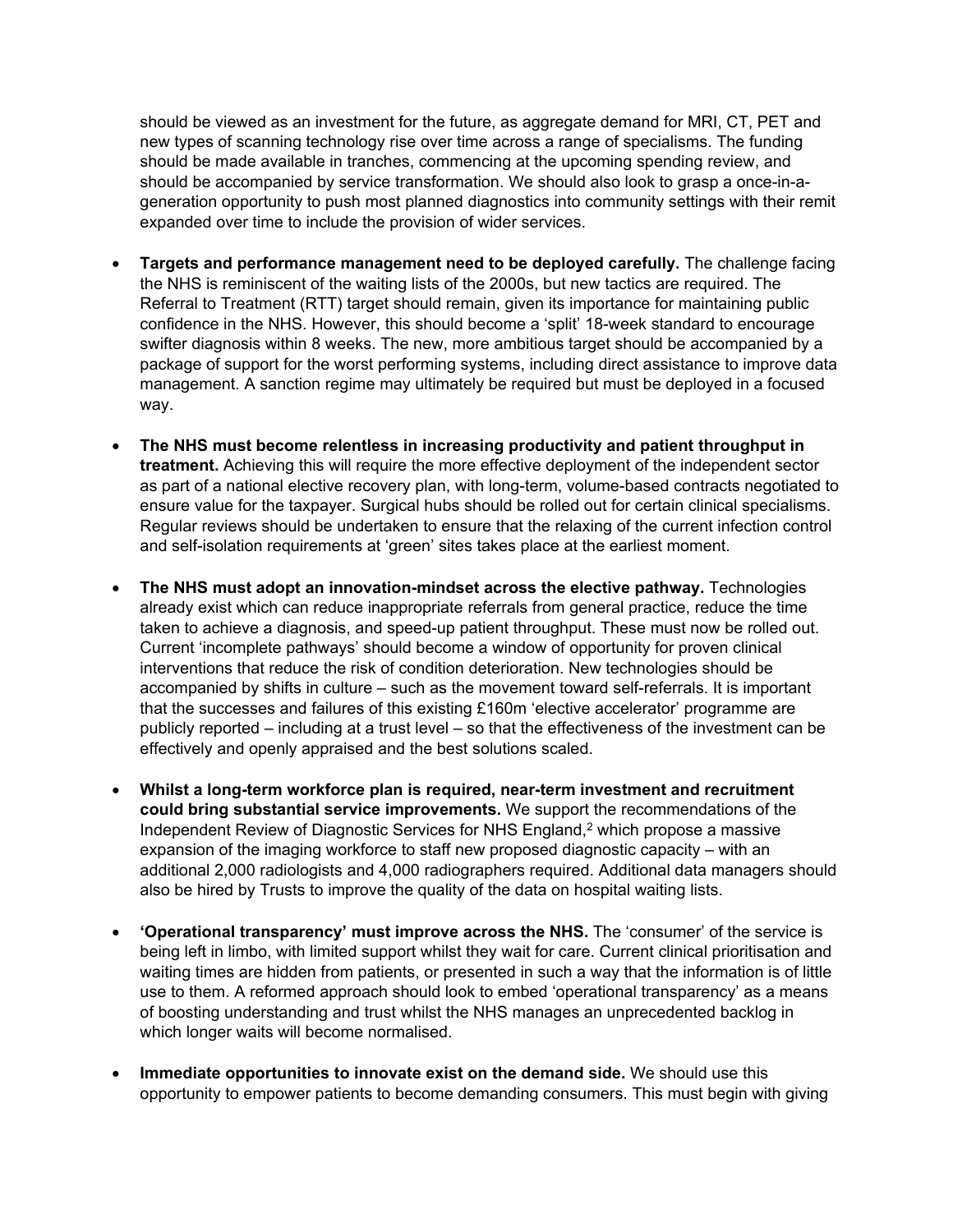patients more information and more ability to manage as much of their own patient journey as possible. The NHS should embrace the public appetite for digital solutions, boosted over the past 18 months, by investing in an NHS-led digital offer to support patients on the waiting list. These services should be incorporated within the NHS App and could include appointment scheduling, list status, or signposting to wider services to better manage and support patients. The booking system for the vaccine programme sets the minimum expectation. This strategy should include a package to support the digitally excluded. It should supplement, rather than replace measures to bring total waiting times down, boosting a consumer-driven approach.

 **The Health and Care Bill must be an enabler of elective recovery.** Policy Exchange welcome efforts to better integrate health and social care so that patients receive a more joined up service. We have concerns however that forthcoming legislation will consume vast amounts of managerial and change capacity in the NHS over the coming 18 months, whilst offering little remedy to the number one problem facing the health service. As the Bill passes through the House of Lords, we recommend that specific consideration should be given for elective recovery within upcoming debates and amendments.

## **Question 1: Before the pandemic, what were the root causes of the NHS's deteriorating performance against the standards required for waiting times for elective care and cancer services?**

**It is well known that the waiting list is not just a COVID problem. Declining NHS performance in elective care can be traced back to the early 2010s.** The situation began to significantly deteriorate in the winter 2018, when NHS England advised hospitals to cancel all elective surgery following a severe flu season. $3$  Specific issues which have precipitated this situation include:

- 1. **Inherent issues within service configuration**, for example by undertaking both emergency and elective activity in the same locations, increasing the likelihood of elective care being 'paused' during surge events.
- 2. **A focus on short term financial settlements,** to backfill during periods of system stress (e.g. winters)
- 3. **Limited capital investment,** which has in part led to a reduction in the total number of beds available.
- 4. **Poor quality data and strategic planning.** The use of software to intelligently manage waiting lists is inconsistent across the provider landscape. Meanwhile core RTT submissions are often inaccurate – meaning that rather than a 'single version of the truth' there are different interpretations of demand and prioritisation within the system.

### **Question 2: What did the NHS do well and what could it have done better in providing elective care and cancer services during the pandemic?**

**The pandemic is ongoing. We therefore need to be cautious in not drawing definitive conclusions in what is a dynamic situation.** However, it is possible to look at the first 18 months of the pandemic and set out some early findings and considerations. Two key observations are this point are:

**1. The NHS pause was longer than other comparable systems.** Research from the Nuffield Trust indicates that the NHS had a longer hiatus of elective care procedures during the first wave of the pandemic (43 days) compared to other advanced healthcare systems such as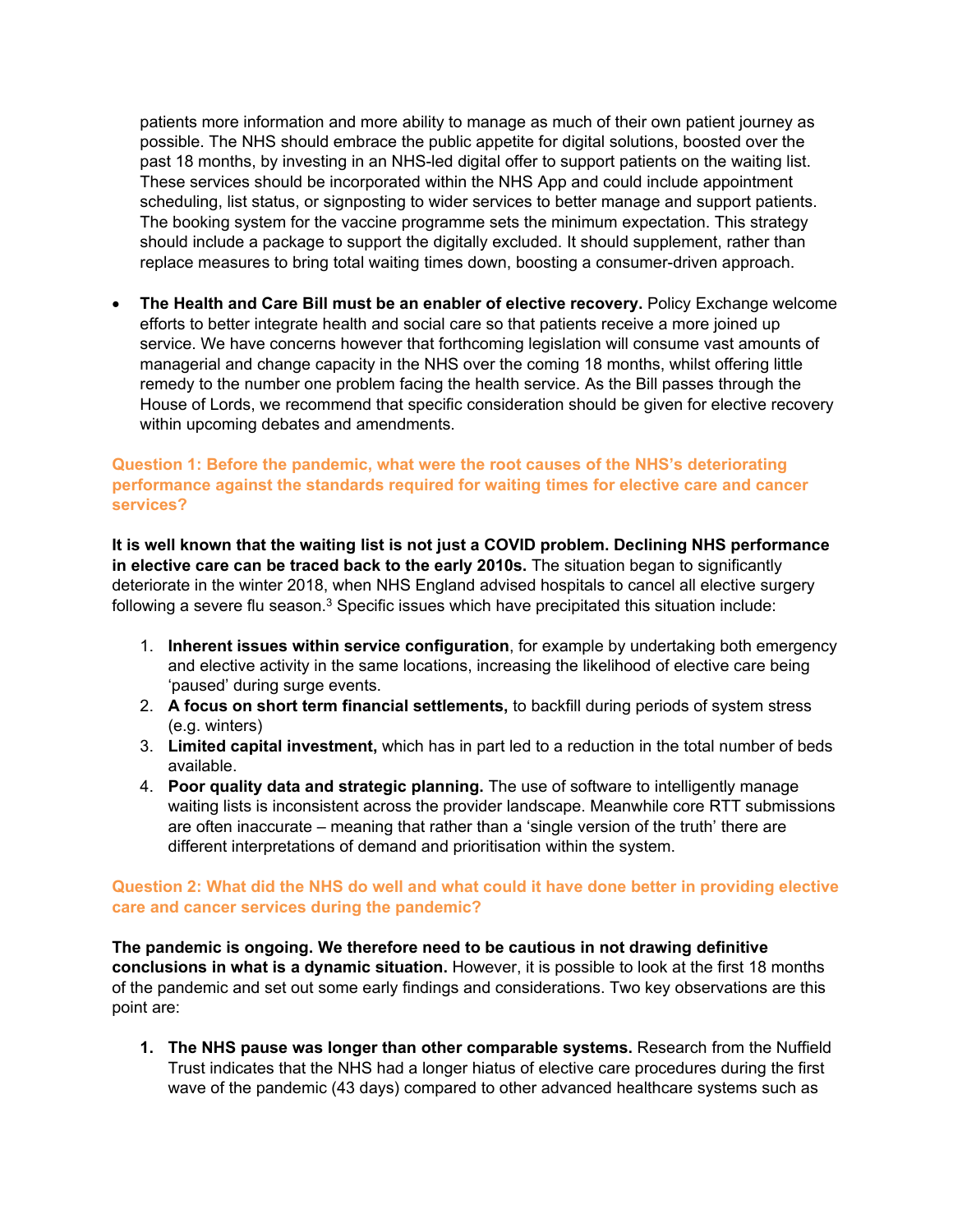Denmark (29 days).<sup>4</sup> Denmark also had similarities in terms of fundamental capacity – with similar levels of beds per 1,000 population.

**2. The NHS has since been slower to get activity levels back up to pre-pandemic levels. This includes activity and use of the independent sector (IS).** The RTT figures to March 2021 demonstrate that GP referrals to the IS are around 25% lower than 2019 – suggesting inconsistent use of the eRS. This is reflected in reduced numbers of non-admitted completed pathways – meaning that less patients are being seen and treated. This is reflected in reduced numbers of non-admitted completed pathways – meaning that less patients are being seen and treated.

#### **Question 3: What are the biggest challenges faced by local healthcare providers in recovering performance on waiting times for elective care and cancer services?**

**One of the most significant challenges will be to restore elective activity whilst at the same time managing the transition to new ways of integrated working under the model put forward by the Health and Care Bill, should it enter into law.** Policy Exchange has shared our concerns that the reorganisation will consume vast amounts of managerial and change capacity in the NHS over the coming 18 months, whilst offering little remedy to the number one problem facing the health service.

Arguably the move towards integrated care, which is likely to lead to evolutions in the payment and incentive system, could run counter to the activity-led approach of payment by results set under a national tariff which characterised previous assaults on waiting times. A form of 'blended' payment system could bring advantages in meeting wider system goals, but a sensible compromise will need to be found to avoid the transition disrupting progress towards bringing waiting times for elective care under control.

Whilst reorganisations rarely have significant impact on front-line clinical roles, it is NHS leaders which will find themselves focused on a wider set of priorities. It will be important to not lose focus on the public and most pressing clinical priorities in this context.

### **Question 4: How should DHSC and NHSE support local providers to recover their performance?**

**As we outlined in our report, DHSC and NHSE must find a sensible balance between 'carrot' and 'stick'.** Some proposals put forward by Policy Exchange included:

- **Systems or Provider Collaboratives with the worst elective waiting times should receive additional managerial support for the next two years.** Investment should be made in appropriate administrative software and an additional 100 specialist data managers with waiting list management skills who would be tasked with ensuring waiting list data at Trust level is of sufficient quality.
- **Additional incentives should be introduced for meeting a new 'referral to decision' target.** Payments would be made available from the elective recovery fund for Providers (or ICSs) which show substantial improvement in bringing waiting times for a 'referral to decision' down towards the proposed eight-week target.
- **Uplifting the national tariff for clinical specialisms with the longest waits.** This would reflect the requirement to achieve a 'pincer movement' on both undiagnosed referrals and those waiting more than 52 weeks. The latest figures show that more than 312,000 patients were waiting more